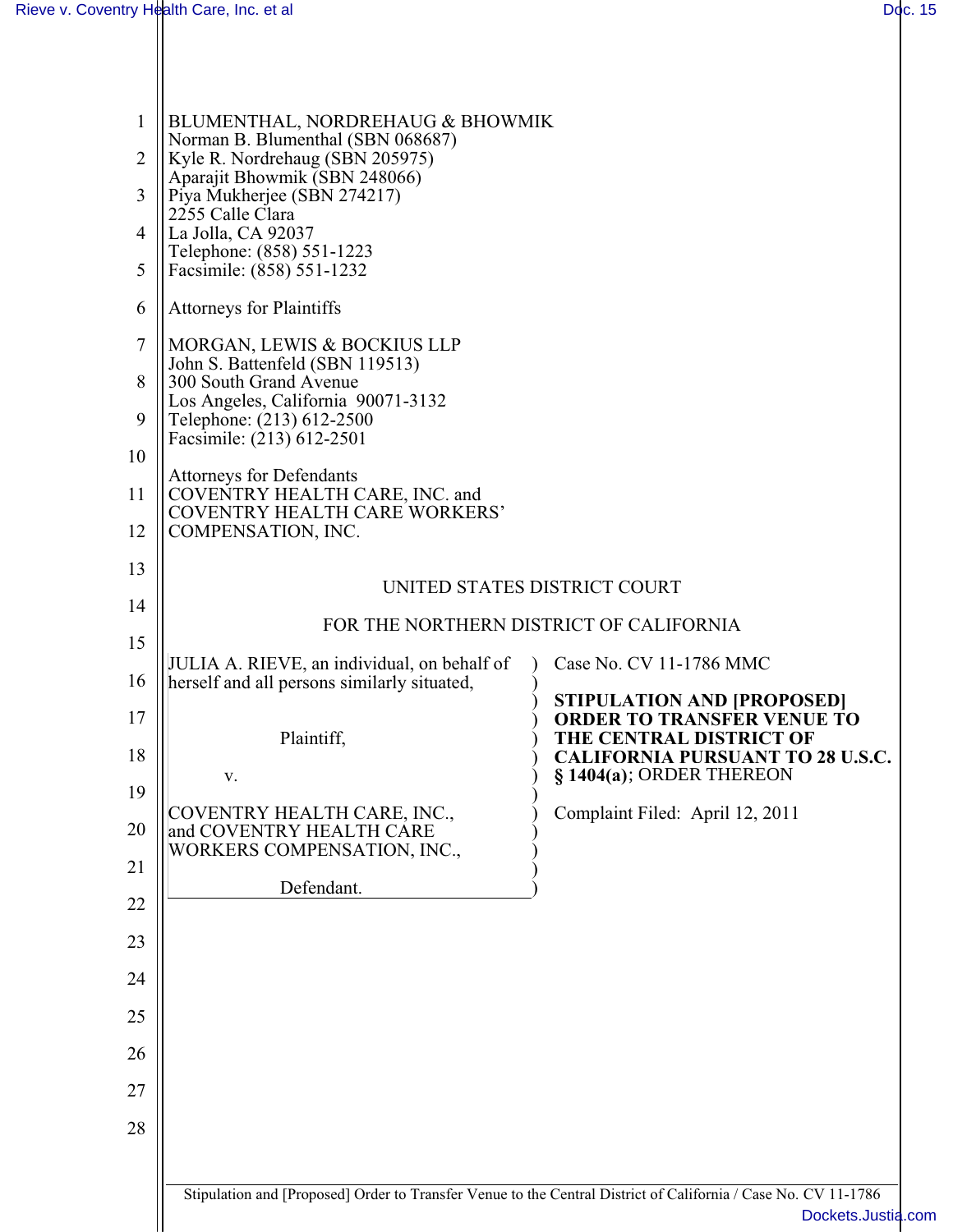| $\mathbf{1}$   | Plaintiff Julia A. Rieve ("Plaintiff") and Defendants Coventry Health Care, Inc. and                           |
|----------------|----------------------------------------------------------------------------------------------------------------|
| $\overline{2}$ | Coventry Health Care Workers' Compensation, Inc. ("Defendants"), having met and conferred                      |
| 3              | regarding proper venue for this matter, have agreed that this matter should be transferred to the              |
| $\overline{4}$ | United States District Court for the Central District of California, Southern Division, pursuant to            |
| 5              | 28 U.S.C. § 1404(a). Accordingly, the parties hereby stipulate as follows:                                     |
| 6              | WHEREAS, Plaintiff filed her First Amended Complaint on April 12, 2011;                                        |
| 7              | WHEREAS, Defendant thereafter filed a Motion to Transfer Venue to the Southern                                 |
| 8              | Division of the Central District of California pursuant to 28 U.S.C. § 1404(a) on the grounds that             |
| 9              | (i) Plaintiff's claims could have been brought in that district; (ii) the convenience of the                   |
| 10             | witnesses and parties favors a transfer; (iii) events relevant to Plaintiff's claims and Defendant's           |
| 11             | defenses occurred in the Central District (e.g., Plaintiff's supervisor was employed by Defendant              |
| 12             | in the Central District of California) and, thus, sources of proof are in the Central District; and,           |
| 13             |                                                                                                                |
| 14             | (iv) the interests of justice are furthered by such a transfer; and                                            |
| 15             | WHEREAS, after filing its Motion, Plaintiff's counsel met and conferred with                                   |
| 16             | Defendant's counsel regarding Defendant's Motion to Transfer Venue, and the parties ultimately                 |
| 17             | agreed that this action should be transferred to the Southern Division of the Central District of              |
| 18             | California for the convenience of the parties and witnesses;                                                   |
| 19             | NOW, THEREFORE, the parties hereby stipulate and agree, and respectfully request that                          |
| 20             | the Court order, that the above-captioned action be transferred to the Southern Division of the                |
| 21             | Central District of California. The parties further stipulate and agree that, upon transfer, they              |
| 22             | will meet and confer as to a briefing schedule for Plaintiffs' motion for class certification that is          |
|                | outside of the timing required by Central District Local Rule 23-3.                                            |
| 23             | IT IS SO STIPULATED.                                                                                           |
| 24             |                                                                                                                |
| 25             | DATED: July 6, 2011<br>BLUMENTHAL, NORDREHAUG &                                                                |
| 26             | <b>BHOWMIK</b>                                                                                                 |
| 27             | /s/ Aparajit Bhowmik<br>By                                                                                     |
| 28             | <b>Attorneys for Plaintiff</b><br><b>JULIA A. RIEVE</b>                                                        |
|                | 2                                                                                                              |
|                | Stipulation and [Proposed] Order to Transfer Venue to the Central District of California / Case No. CV 11-1786 |

 $\mathbb{I}$